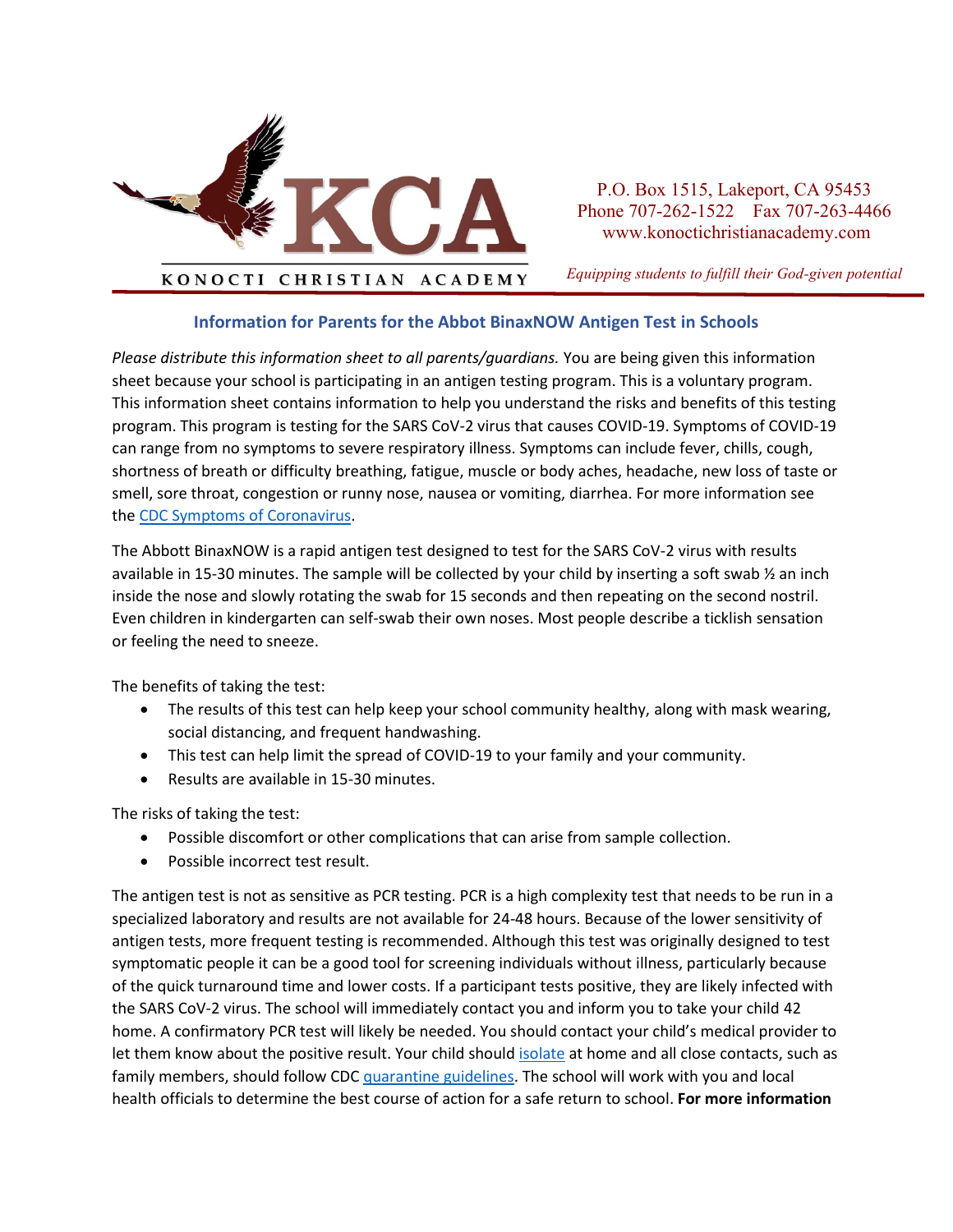**regarding COVID-19 and rapid testing from CDC, please visit**: https://www.cdc.gov/coronavirus/2019 ncov/lab/resources/antigen-testsguidelines.html

**Fact Sheet for Patients for BinaxNOW Rapid Antigen Test**: <https://www.fda.gov/media/141569/download>

## **FAQs for the School Community**

**How will the sample be collected?** To collect the specimen, the participant will insert a soft swab about ½ an inch inside the nose and slowly rotate the swab at least 5 times for a total of 15 seconds and then repeat the same steps on the second nostril.

**What is self-swabbing?** Self-swabbing means you collect the sample yourself. A study done at UCSF found that even young children could self-swab their own noses without difficulty. (Cooch et al., mdRxiv 2020)

**What will the test feel like for my child?** Most participants describe a ticklish sensation or feeling the need to sneeze.

**Why was I (or my child) tested?** You (or your child) was tested as part of routine screening at school to detect cases of COVID-19 to help avoid spread of the virus. This screening program does not replace the other important safety measures that help keep the school community safe, such as mask-wearing, social distancing, frequent handwashing and increasing ventilation.

**What if I or my child refuses to self-swab?** Your school will inform you what alternatives there are for children who refuse or who are unable to self-swab.

**What does it mean if a staff or student has a positive test result?** If the person currently has any symptoms of COVID-19 that began less than 7 days ago and test positive using BinaxNOW, then is the person has confirmed COVID-19 and they should isolate per CDC guidelines and get a confirmatory PCR test within 24 hours. If the person does not have any symptoms, it is highly likely that they have COVID-19 and should isolate per CDC guidelines. Because antigen tests are slightly less specific than PCR tests, there is a small chance that the test was falsely positive. For that reason, a PCR test should be obtained within 24 hours to confirm the result. If the confirmatory PCR test within 24 hours was negative and the person still does not have symptoms, the antigen test was falsely positive, and isolation can be ended. The participant or the parent/guardians of a minor will be notified if there is a positive test. Please also inform your primary care doctor and let them know about your/your child's test results. The school and the department of public health will also be notified.

**What does it mean to have a negative test result?** A negative test means a person most likely does not have the virus that causes COVID-19, unless they have symptoms of COVID 19. If they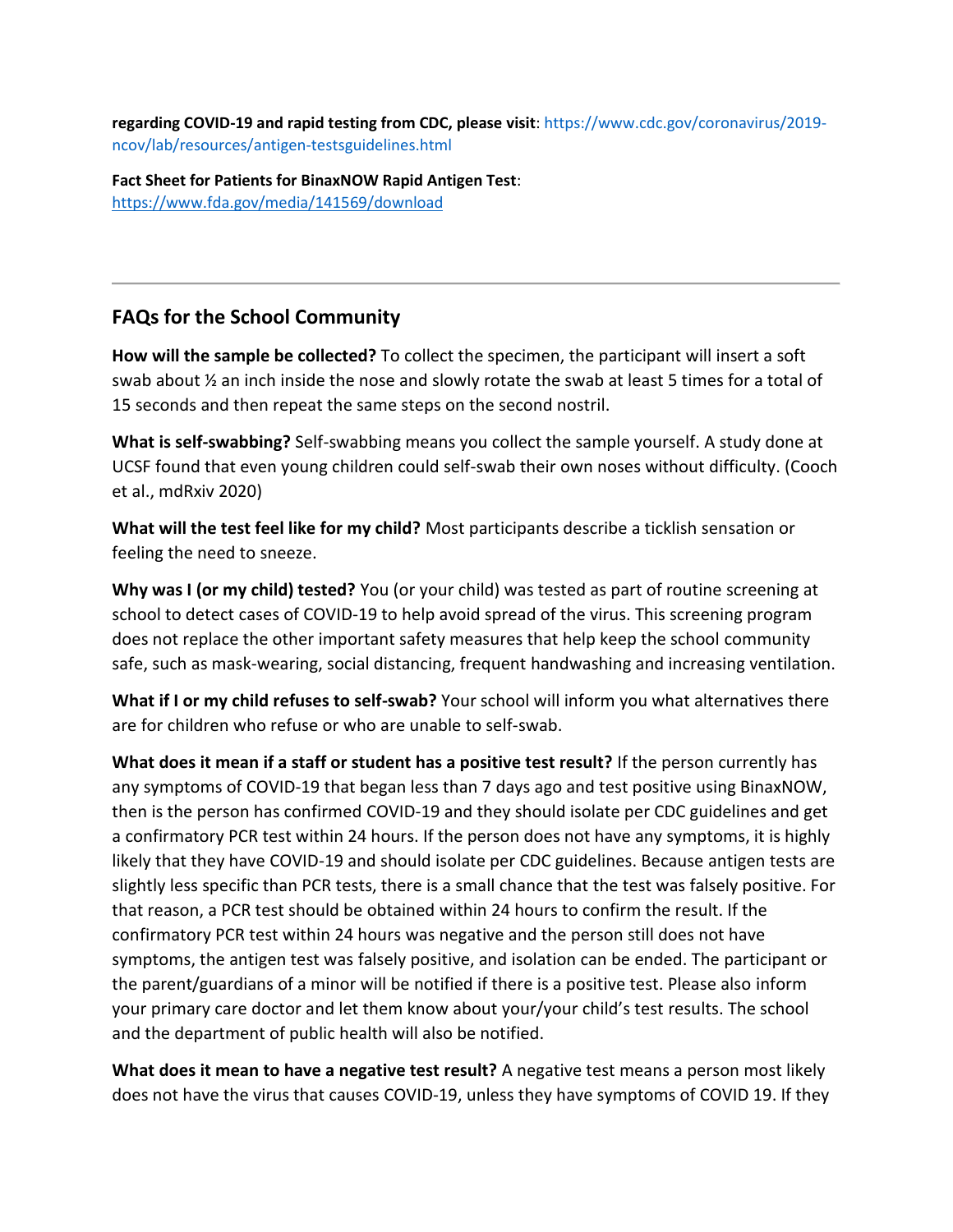have symptoms of COVID 19 and test negative, then a confirmatory PCR test should be performed. It is possible, though unlikely, for this test to give a negative result that is incorrect (a false negative) in some people with COVID-19. This means a person could still possibly have COVID-19 even though the test results are negative. This is why individuals who test negative must still observe safety measures including mask wearing, physical distancing and handwashing and the test will be repeated on a regular basis.

**How does the Abbot BinaxNOW test compare to other types of tests?** The Abbot BinaxNOW test is a rapid antigen test. It works by identifying SARSCoV-2, the virus that causes COVID-19 disease in 15-30 minutes. This test is different from a PCR test. A PCR test is a high complexity test and needs to be run in a specialized laboratory and results are not available for 24-48 hours. A PCR test, like an antigen test, identifies an active infection with SARS-CoV-2. It is also different from an antibody test, which is a blood test that checks whether or not you have had a SARS-CoV-2 infection in the past.

**What does self-isolate mean?** People who are in isolation should stay home until it's safe for them to be around others. In the home, anyone sick or infected should separate themselves from others by staying in a specific "sick room" or area and using a separate bathroom. Don't share personal household items, like cups, towels, and utensils. Members of the household should wear masks when around other people, if possible. Isolation lasts for at least 10 days from the positive test unless otherwise instructed by your primary care doctor or public health department. (More information from the CDC on self-isolation and caring for others with COVID-19)

**If I get the COVID-19 vaccine, will I test positive?** No, getting the COVID-19 vaccine will not affect the result of the antigen test.

**Is this test FDA approved?** The FDA has authorized this test for use under an Emergency Use Authorization (EUA) for testing of symptomatic patients. The FDA states: "If highly sensitive tests are not feasible, or if turnaround times are prolonged, health care providers may consider use of less sensitive point-of-care tests, even if they are not specifically authorized for this indication (commonly referred to as 'off-label'). If less sensitive 50 tests, such as some rapid point-of-care tests, are used, health care providers should be aware of the performance of the tests and may want to consider different testing approaches, such as serial testing." (https://www.fda.gov/medical-devices/coronavirus-covid-19-and-medicaldevices/covid-19 test-uses-faqs-testing-sars-cov-2 )

**What is the sensitivity and specificity of this test?** Positive agreement of the BinaxNOW compared a PCR assay was "99/117, 84.6% (95% CI: 76.8% - 90.6%)." Negative agreement of the BinaxNOW compared to a PCR assay was "338/343, 98.5% (95% CI: 96.6% - 99.5%)." For more information about the sensitivity and specificity of the test, please see the Abbott Instructions for Use for the COVID-19 Ag Card Rev. 2 2020/12 [\(https://www.fda.gov/media/141569/download\)](https://www.fda.gov/media/141569/download).